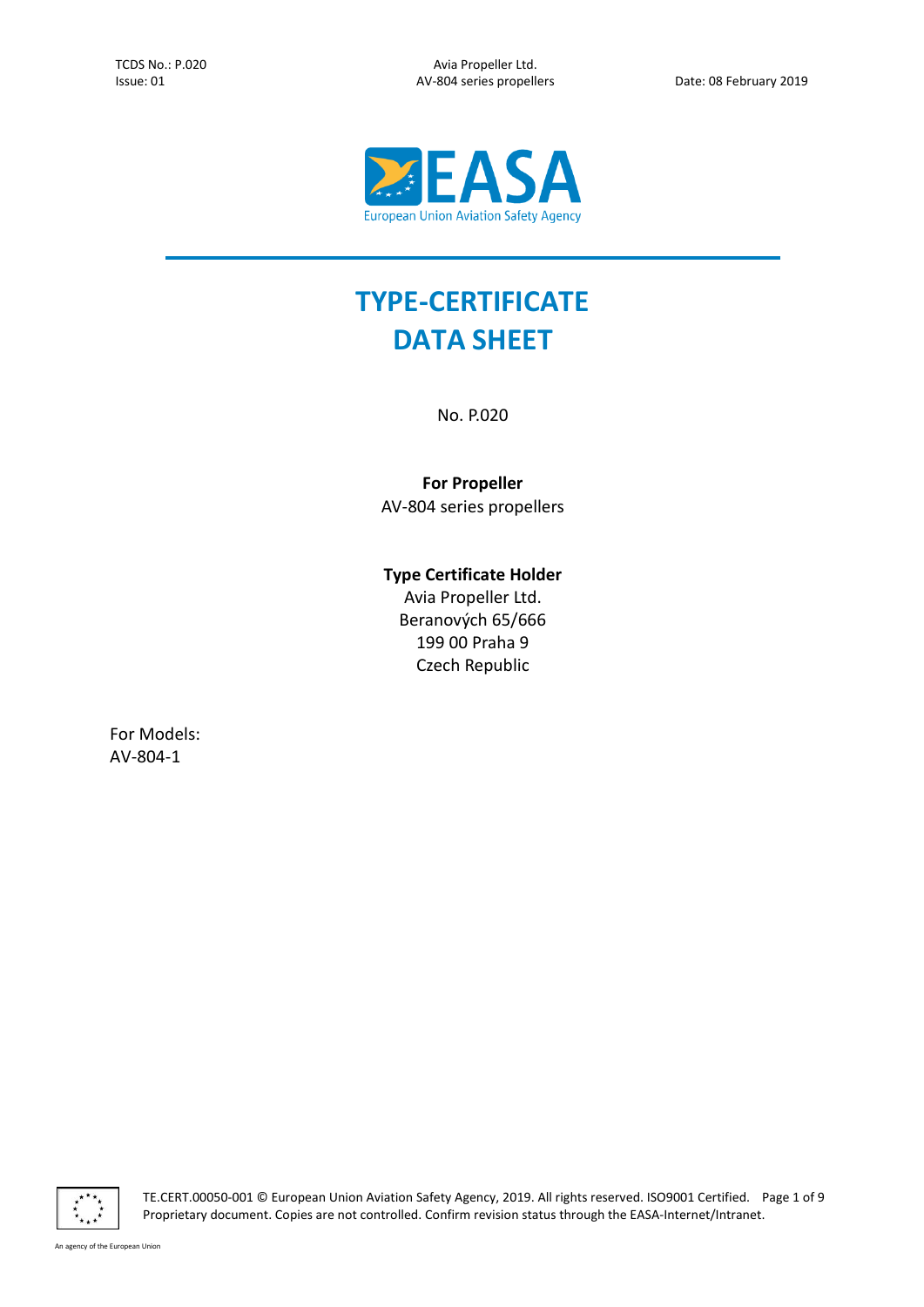Intentionally left blank



TE.CERT.00050-001 © European Union Aviation Safety Agency, 2019. All rights reserved. ISO9001 Certified. Page 2 of 9 Proprietary document. Copies are not controlled. Confirm revision status through the EASA-Internet/Intranet.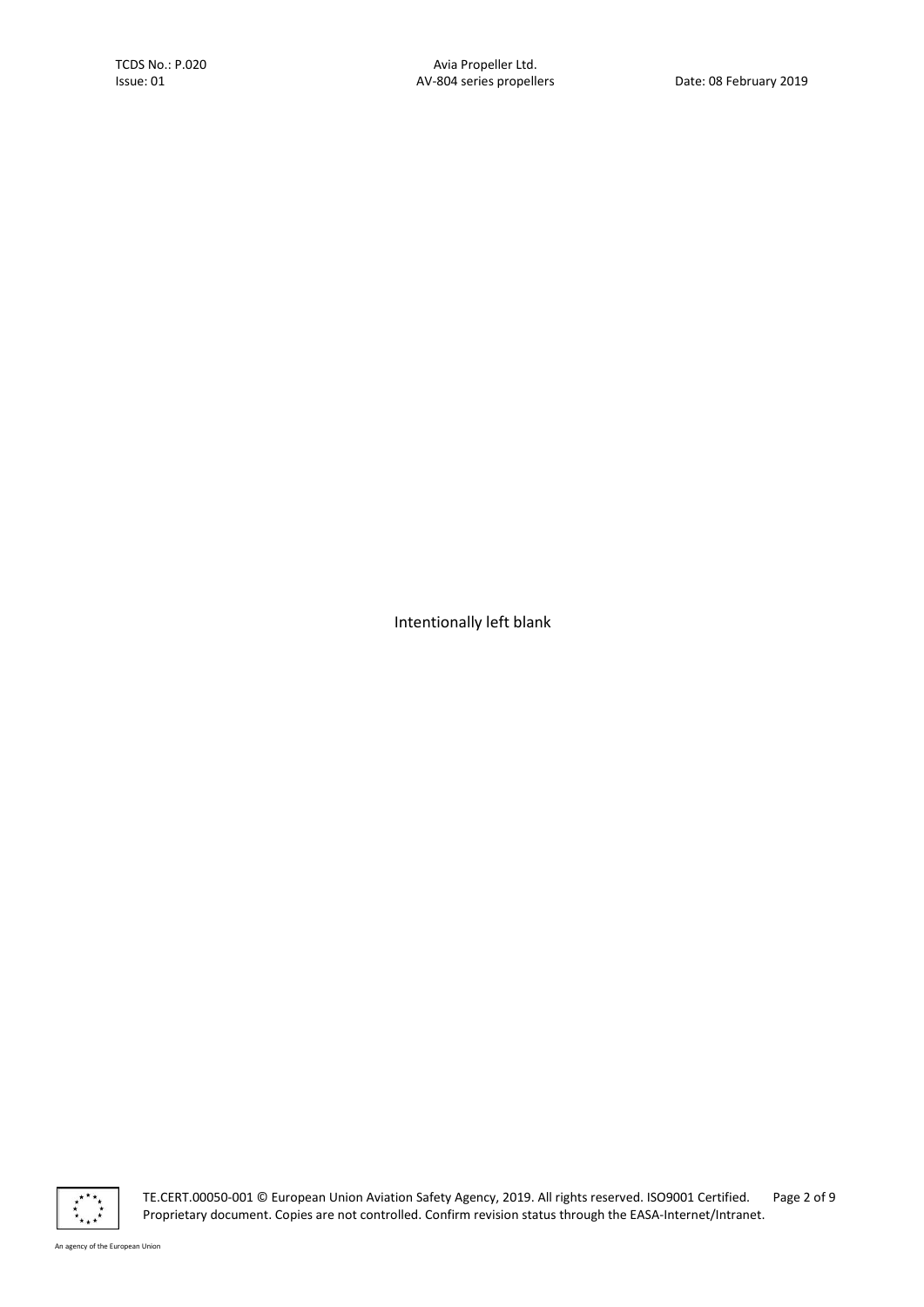# **TABLE OF CONTENTS**

| 1. Reference Date for determining the applicable airworthiness requirements  4 |  |
|--------------------------------------------------------------------------------|--|
|                                                                                |  |
|                                                                                |  |
|                                                                                |  |
|                                                                                |  |
|                                                                                |  |
|                                                                                |  |
|                                                                                |  |
|                                                                                |  |
|                                                                                |  |
|                                                                                |  |
|                                                                                |  |
|                                                                                |  |
|                                                                                |  |
|                                                                                |  |
|                                                                                |  |
|                                                                                |  |
|                                                                                |  |
|                                                                                |  |
|                                                                                |  |
|                                                                                |  |
|                                                                                |  |
|                                                                                |  |
|                                                                                |  |
|                                                                                |  |
|                                                                                |  |
|                                                                                |  |
|                                                                                |  |

<span id="page-2-0"></span>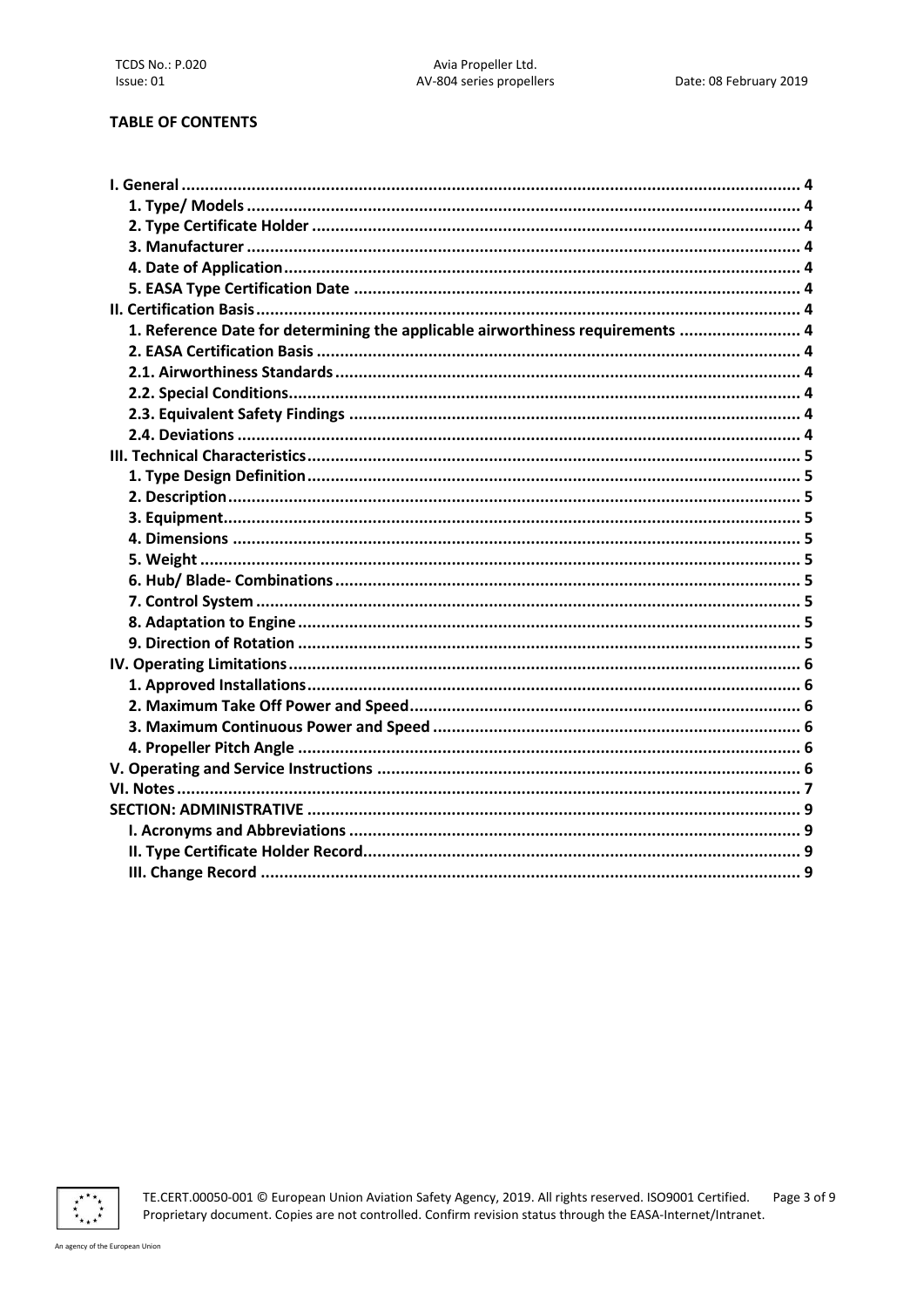#### <span id="page-3-0"></span>**I. General**

**1. Type/ Models** AV-804 / AV-804-1

#### **2. Type Certificate Holder**

Avia Propeller Ltd. Beranových 65/666 199 00 Praha 9 Czech Republic

Design Organisation Approval No.: EASA.21J.072

#### <span id="page-3-1"></span>**3. Manufacturer**

Avia Propeller Ltd. Beranových 65/666 199 00 Praha 9 Czech Republic

#### <span id="page-3-2"></span>**4. Date of Application**

| AV-804-1    |  |
|-------------|--|
| 20 May 2015 |  |

#### <span id="page-3-3"></span>**5. EASA Type Certification Date**

| AV-804-1         |  |
|------------------|--|
| 08 February 2018 |  |

#### <span id="page-3-4"></span>**II. Certification Basis**

# <span id="page-3-5"></span>**1. Reference Date for determining the applicable airworthiness requirements**

20 May 2015

# <span id="page-3-6"></span>**2. EASA Certification Basis**

#### <span id="page-3-7"></span>**2.1. Airworthiness Standards**

CS-P Amendment 1 as published with ED Decision 2006/09/R dated 16 November 2006 except the CS-P 550 and CS-P 560 as allowed by CS-P 10(b), see note 1.

#### <span id="page-3-8"></span>**2.2. Special Conditions**

None

#### <span id="page-3-9"></span>**2.3. Equivalent Safety Findings** None

<span id="page-3-10"></span>**2.4. Deviations**

None



TE.CERT.00050-001 © European Union Aviation Safety Agency, 2019. All rights reserved. ISO9001 Certified. Page 4 of 9 Proprietary document. Copies are not controlled. Confirm revision status through the EASA-Internet/Intranet.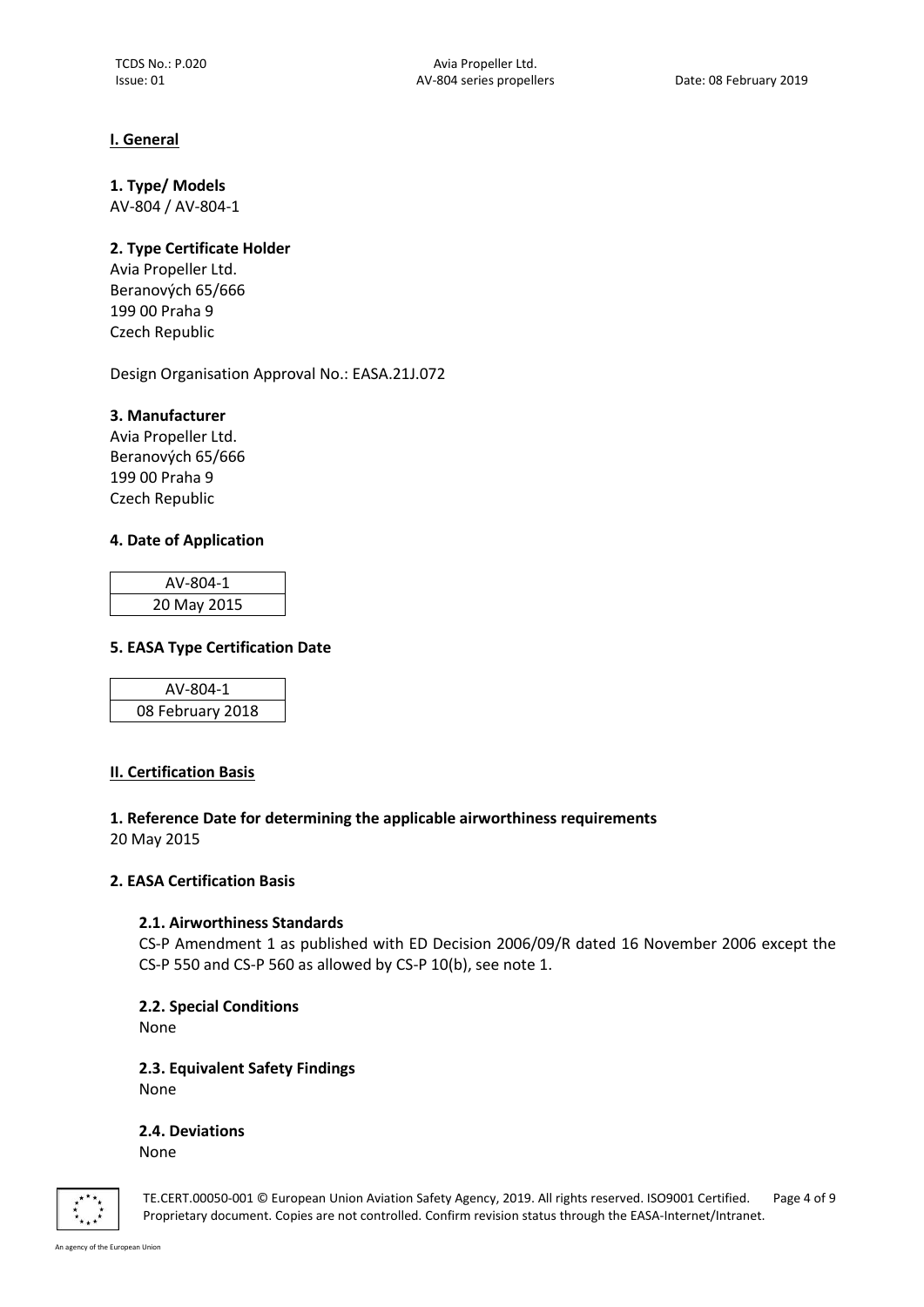# <span id="page-4-0"></span>**III. Technical Characteristics**

## <span id="page-4-1"></span>**1. Type Design Definition**

<span id="page-4-2"></span>Each design configuration is defined by a main assembly drawing and an appropriate parts list.

The AV-804-1-( )-C-F-R(W) propeller model covers the following design configurations.

Design Configuration "Constant Speed, Feather, Reverse (System Walter ) "

Drawing No. 117-0000 dated May 5, 2015 (\*1)

Parts List No. R-117-0000 dated May 5, 2015 (\*1)

(\*1)effective is the declared issue or a later approved revision.

# **2. Description**

<span id="page-4-3"></span>The AV-804-1 propeller model is 4-blade variable pitch propeller with a hydraulically operated blade pitch change mechanism providing the operation "Constant speed", "Feather", and "Reverse". The hub is milled out of aluminium alloy.

The blades are forged and milled out of aluminium alloy.

Optionally the propeller may have installed a spinner and ice protection equipment.

# **3. Equipment**

Spinner: according to Avia Propeller Service Bulletin No. 2M and all later approved versions.

Governor: according to Avia Propeller Service Bulletin No. 3N and all later approved versions.

<span id="page-4-4"></span>Ice Protection: according to Avia Propeller Service Bulletin No. 4J and all later approved versions.

# **4. Dimensions**

<span id="page-4-5"></span>Propeller diameter: max. 2500 mm (98,4 in)

#### **5. Weight**

<span id="page-4-6"></span>AV-804-1 Propeller Design Configuration "Constant speed, Feather, Reverse", propeller spinner incl.: approx.. 80,0 kg (176,4 lb)

# **6. Hub/ Blade- Combinations**

| Hub <sup>'</sup> | Blade -<br>"vpe |
|------------------|-----------------|
| AV-804-1         | -441            |

# <span id="page-4-7"></span>**7. Control System**

Propeller governors as listed in Avia Propeller Service Bulletin No. 3N and all later approved versions. All governors and propeller control systems must be approved as part of the aircraft installation regardless of manufacturer.

# <span id="page-4-8"></span>**8. Adaptation to Engine**

ARP 880 Flange.

#### <span id="page-4-9"></span>**9. Direction of Rotation**

Right-hand tractor (viewed in flight direction)



TE.CERT.00050-001 © European Union Aviation Safety Agency, 2019. All rights reserved. ISO9001 Certified. Page 5 of 9 Proprietary document. Copies are not controlled. Confirm revision status through the EASA-Internet/Intranet.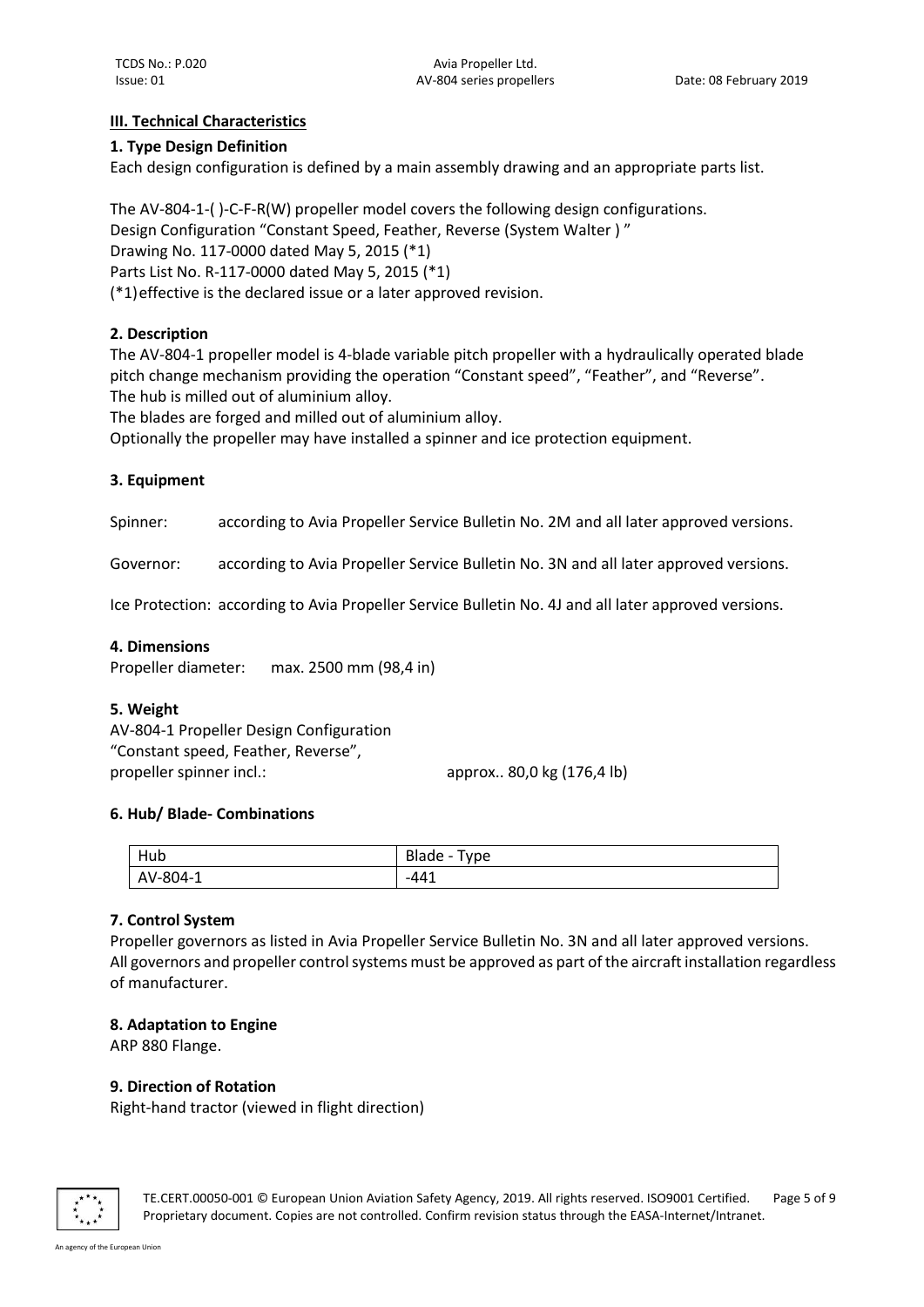#### <span id="page-5-0"></span>**IV. Operating Limitations**

#### <span id="page-5-1"></span>**1. Approved Installations**

Specific installation not yet defined. The general suitability of all AV-804 propeller models for a given aircraft/engine combination must be demonstrated within the scope of the type certification of the aircraft.

Refer to Avia Propeller Service Bulletin No.5G and all later approved versions.

# **2. Maximum Take Off Power and Speed**

635 kW (850 HP) 1950 RPM

# <span id="page-5-2"></span>**3. Maximum Continuous Power and Speed**

635 kW (850 HP) 1950 RPM

# <span id="page-5-3"></span>**4. Propeller Pitch Angle**

Maximum pitch change range 105° - measured at 75% radius station

# <span id="page-5-4"></span>**V. Operating and Service Instructions**

| <b>Operation and Installation Manual</b> | <b>P/N EN-1320</b><br>Date of Latest Issue/Revision<br>Issue 4, Rev. July 27, 2018 (*)  |
|------------------------------------------|-----------------------------------------------------------------------------------------|
| <b>Overhaul Manual</b>                   | <b>P/N EN-1291</b><br>Date of Latest Issue/Revision<br>Issue 4, Rev. June 25, 2018 (*)  |
| <b>Overhaul Manual for Metal Blades</b>  | <b>P/N EN-1370</b><br>Date of Latest Issue/Revision<br>Issue 5, Rev. March 12, 2018 (*) |
| <b>Service Bulletins</b>                 | as noted in the current List of Service Bulletins                                       |

(\*) effective is the declared issue or a later approved revision



TE.CERT.00050-001 © European Union Aviation Safety Agency, 2019. All rights reserved. ISO9001 Certified. Page 6 of 9 Proprietary document. Copies are not controlled. Confirm revision status through the EASA-Internet/Intranet.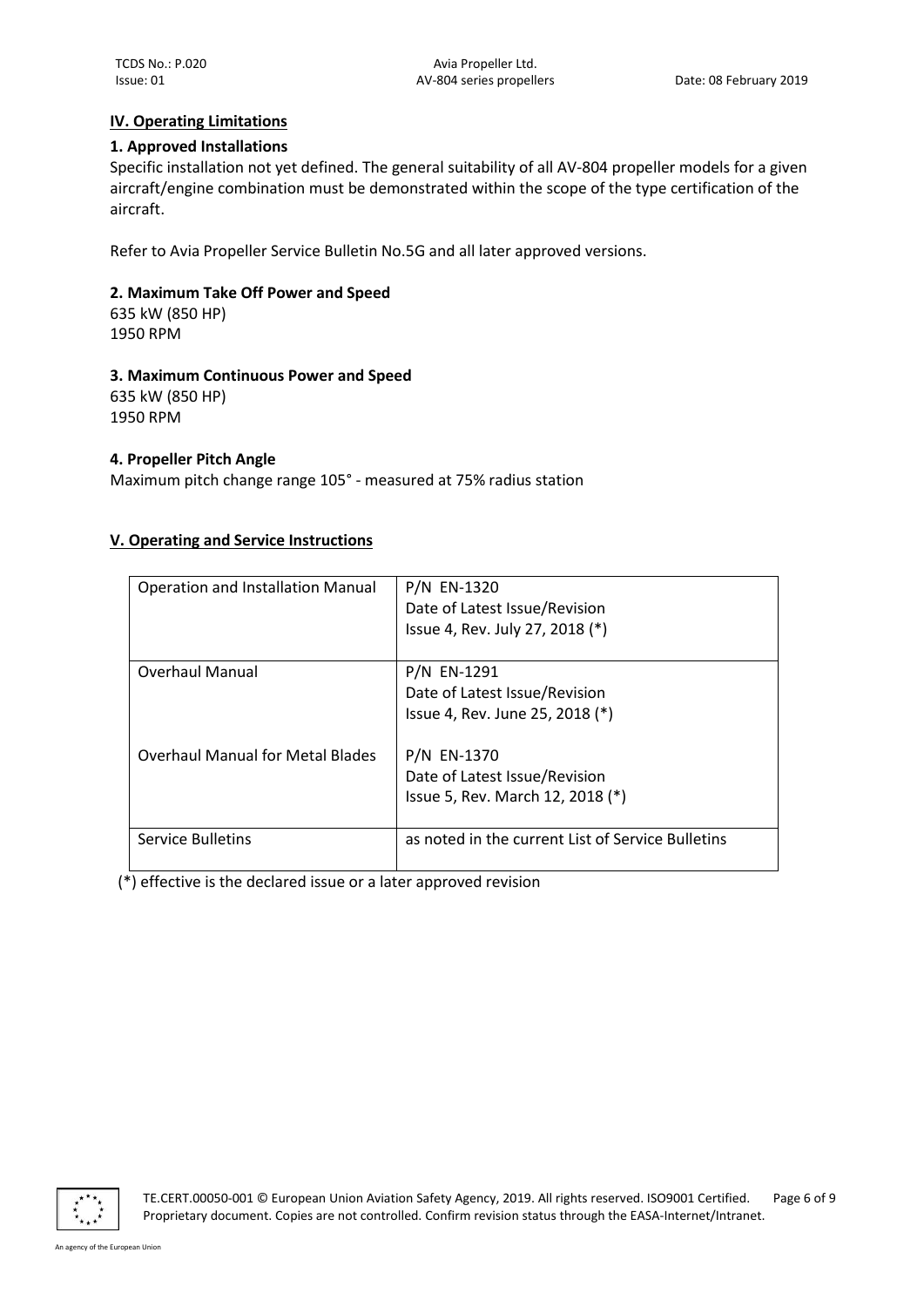# <span id="page-6-0"></span>**VI. Notes**

- **1.** This Propeller has been certificated in accordance with CS-P subparts A, B and C. Compliance with the requirements of Subpart D, which is specific to each aircraft installation, has not yet been demonstrated.
- **2.** The EASA approved Airworthiness Limitations Section (ALS) of the Instructions for Continued Airworthiness is published in the applicable "Propeller Operation and Installation Manual" document, chapter 1 "Airworthiness Limitations".
- **3.** The suitability of a propeller for certain aircraft/engine combination must be demonstrated within the scope of the type certification of the aircraft.
- **4.** Propeller designation system:

Hub /Blade AV - 804 - 1 - E - ( ) - ( ) - ( ) - ( ) - ( ) / ( ) ( ) 250 - 441 ( ) 1 2 3 4 5 6 7 8 9 10 11 1 2 3 4 5

#### Hub

- 1 Avia Propeller (manufacturer)
- 2 V Variable Pitch Propeller
- 3 Blade Root Type
- 4 Number of Blade
- 5 No. of variant of the propeller model
- 6 code letter for flange type
	- B = AS-127-D, SAE No.2 mod.,  $\frac{1}{2}$  inch 20 UNF bolts
	- $D = ARP 502$
	- $E = ARP 880$
	- $K = M14$  Flange

#### 7 code letter for counterweights

- blank = no or small counterweights for pitch change forces to decrease pitch
- $C = counter weights for pitch change forces to increase pitch$
- 8 code letter for feather provision
	- blank =  $no$  feather position possible
	- $F = feather position installed$
- 9 code letter for reverse provision blank = no reverse position possible
	- $R =$  reverse position installed



TE.CERT.00050-001 © European Union Aviation Safety Agency, 2019. All rights reserved. ISO9001 Certified. Page 7 of 9 Proprietary document. Copies are not controlled. Confirm revision status through the EASA-Internet/Intranet.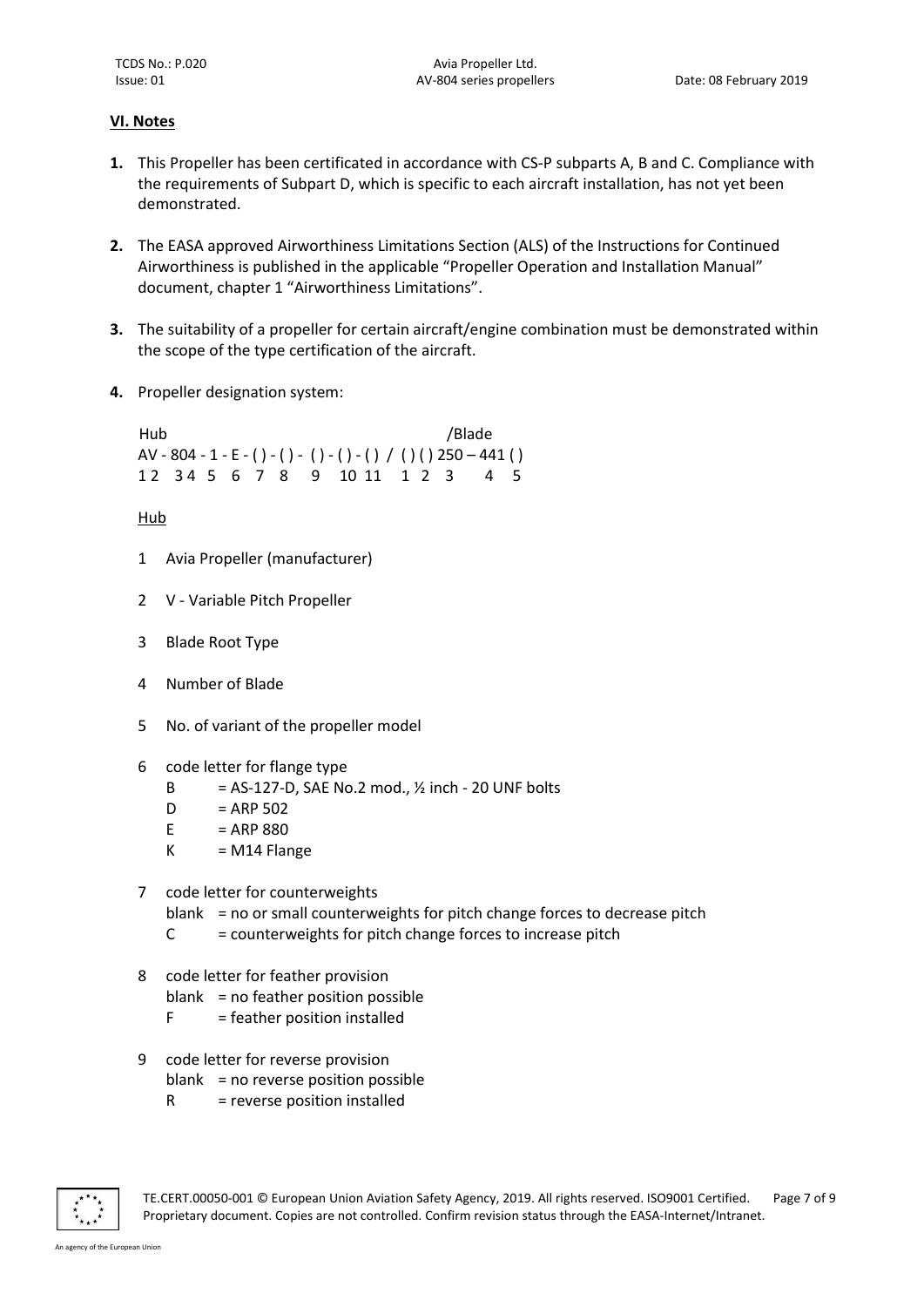- 10 code letter for reverse system
	- (W) = System Walter
- 11 code letter for design changes small letter for changes which do not affect interchangeability capital letter for changes which restrict or exclude interchangeability

Blade

- 1 code letter for position of pitch change pin
	- blank = pitch change pin position for pitch change forces to decrease pitch
	- $C =$  pitch change pin position for pitch change forces to increase pitch
	- CF = pitch change pin position for feather provision; pitch change forces to increase pitch
	- $CR =$  pitch change pin position for reverse provision; pitch change forces to increase pitch
	- $CFR$  = pitch change pin position for feather and reverse provision; pitch change forces to increase pitch
- 2 code letter for blade design and installation
	- blank = right-hand tractor
	- $RD$  = right-hand pusher
	- $L = left$ -hand tractor
	- $LD = left$ -hand pusher
- 3 propeller diameter in cm
- 4 No. of blade type (contains design configuration and aerodynamic data) according to the certified hub/blade – combinations
- 5 code letter for design changes small letter for changes which do not affect interchangeability of blade set capital letter for changes which restrict or exclude interchangeability of blade set